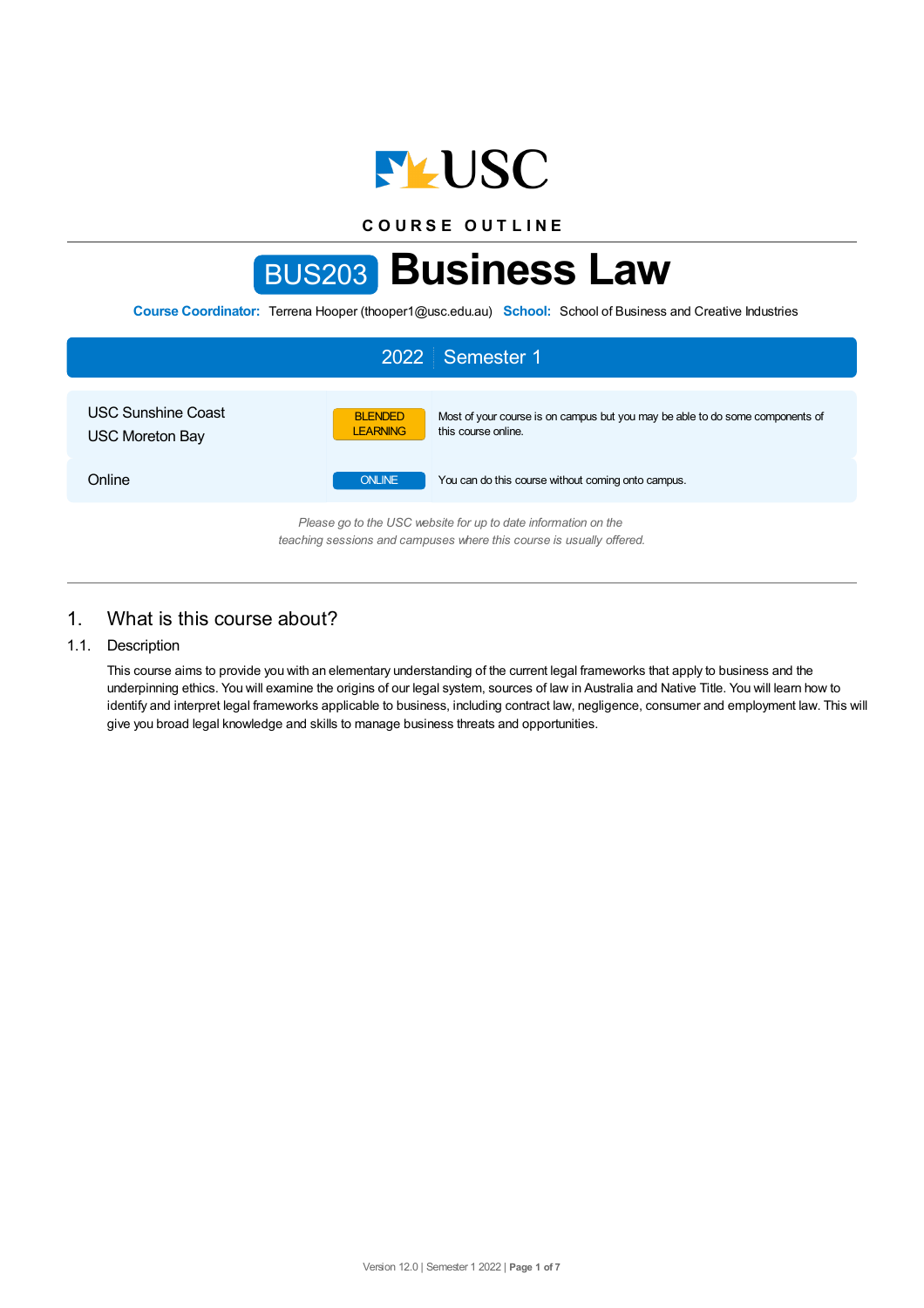## 1.2. How will this course be delivered?

| <b>ACTIVITY</b>                                                                                                                                                | <b>HOURS</b>    | <b>BEGINNING WEEK</b> | <b>FREQUENCY</b> |
|----------------------------------------------------------------------------------------------------------------------------------------------------------------|-----------------|-----------------------|------------------|
| <b>BLENDED LEARNING</b>                                                                                                                                        |                 |                       |                  |
| <b>Learning materials</b> – Prerecorded concept videos and<br>associated activity                                                                              | 1 <sub>hr</sub> | Week 1                | 13 times         |
| <b>Tutorial/Workshop 1</b> – Synchronous and scheduled face to face<br>workshops.                                                                              | 2hrs            | Week 2                | 10 times         |
| <b>Seminar</b> – Synchronous, face to face seminars (recorded).                                                                                                | 1 <sub>hr</sub> | Week 1                | 3 times          |
| <b>Information session</b> - Synchronous online Task Information<br>Sessions                                                                                   | 1 <sub>hr</sub> | Week 3                | 3 times          |
| <b>ONLINE</b>                                                                                                                                                  |                 |                       |                  |
| Learning materials - Pre-recorded concept videos and<br>associated activity                                                                                    | 1 <sub>hr</sub> | Week 1                | 13 times         |
| <b>Tutorial/Workshop 1</b> – Synchronous and scheduled online<br>workshops                                                                                     | 2hrs            | Week 2                | 10 times         |
| <b>Seminar</b> – The recorded version of the Blended Mode seminars<br>or Synchronous Online Seminars (Recorded) depending on the<br>size of the online cohort. | 1 <sub>hr</sub> | Week 1                | 3 times          |
| <b>Information session</b> – Synchronous online Task Information<br>Sessions                                                                                   | 1 <sub>hr</sub> | Week 3                | 3 times          |

#### 1.3. Course Topics

- Course Introduction and History of Australian Law.
- The Australian Legal system and how to find legal information.
- Business organisations and entities.
- Employment Law. Employees. Safe Workplace. What this means.
- Employment Law. Employers' responsibilities.
- Fair Trading. Consumer Protection.
- Sales of Goods Act. Business to Business.
- Civil Liability/ Negligence
- Civil Liability/ Negligence. Liquor Act.
- Ethics.
- Property Law and Native Title.
- Dispute Resolution. Manage disputes early. Negotiate.

## 2. What level is this course?

#### 200 Level (Developing)

Building on and expanding the scope of introductory knowledge and skills, developing breadth or depth and applying knowledge and skills in a new context. May require pre-requisites where discipline specific introductory knowledge or skills is necessary. Normally, undertaken in the second or third full-time year of an undergraduate programs.

## 3. What is the unit value of this course?

12 units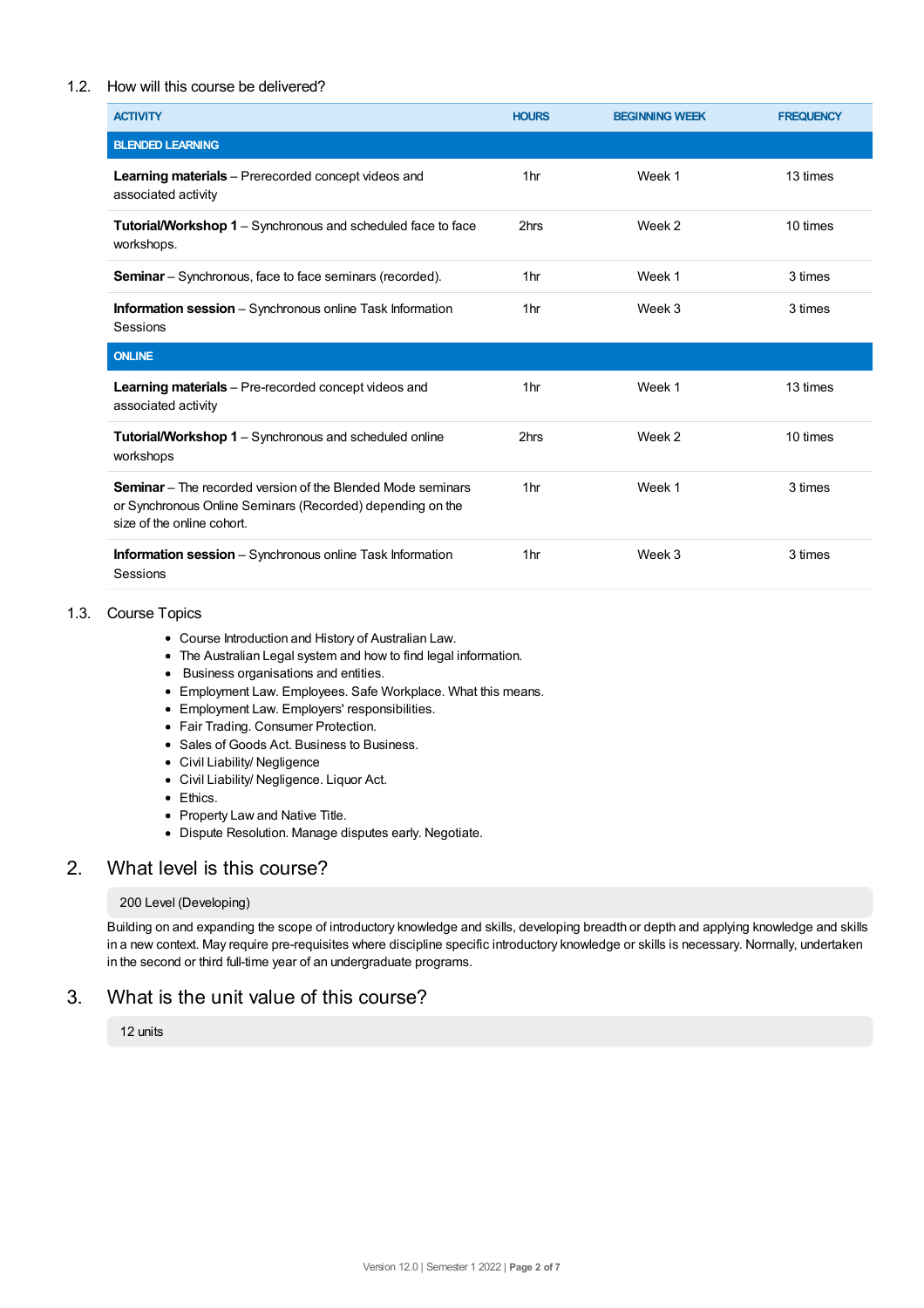# 4. How does this course contribute to my learning?

| <b>COURSE LEARNING OUTCOMES</b>                                   |                                                                                                   | <b>GRADUATE QUALITIES MAPPING</b>                                      | PROFESSIONAL STANDARD MAPPING                                                                                                        |  |
|-------------------------------------------------------------------|---------------------------------------------------------------------------------------------------|------------------------------------------------------------------------|--------------------------------------------------------------------------------------------------------------------------------------|--|
| On successful completion of this course, you<br>should be able to |                                                                                                   | Completing these tasks successfully will<br>contribute to you becoming | Association to Advance Collegiate Schools of<br><b>Business</b>                                                                      |  |
|                                                                   | Interpret business legal frameworks and<br>the sources of law.                                    | Knowledgeable                                                          | PC6.2 - Discipline Knowledge                                                                                                         |  |
| $\mathbf{2}$                                                      | Apply critical thinking and reasoning to<br>apply legal frameworks in business<br>operations.     | Creative and critical thinker                                          | PC3 - Creative and Critical Thinking<br>PC3.1 - Problem Solving<br>PC6.2 - Discipline Knowledge                                      |  |
| $\left(3\right)$                                                  | Identify potential legal issues and plan<br>actions for legal challenges in business<br>settings. | Engaged                                                                | PC3.1 - Problem Solving<br>PC6.1 - Self-management<br>PC6.2 - Discipline Knowledge                                                   |  |
|                                                                   | Communicate legal issues to the legal<br>profession and stakeholders in<br>business settings      | Engaged                                                                | PC1 - Communication<br>PC1.1 - Written Communication<br>PC1.2 - Oral Communication<br>PC1.3 - Digital Literacy<br>PC6 - Career-ready |  |

# 5. Am Ieligible to enrol in this course?

Refer to the USC [Glossary](https://www.usc.edu.au/about/policies-and-procedures/glossary-of-terms-for-policy-and-procedures) of terms for definitions of "pre-requisites, co-requisites and anti-requisites".

5.1. Pre-requisites

Not applicable

5.2. Co-requisites

Not applicable

5.3. Anti-requisites

BUS103 or LAW101 or LAW102 or LAW201 or LAW202 or LAW203 or LAW204

5.4. Specific assumed prior knowledge and skills (where applicable)

Not applicable

## 6. How am Igoing to be assessed?

6.1. Grading Scale

Standard Grading (GRD)

High Distinction (HD), Distinction (DN), Credit (CR), Pass (PS), Fail (FL).

6.2. Details of early feedback on progress

With workshops and tutorials being two hours duration there will be individual and group tasks to be carried out during the class time which will provide early feedback to students. Additionally, the students will be encouraged to assess each other's work and discuss areas of improvement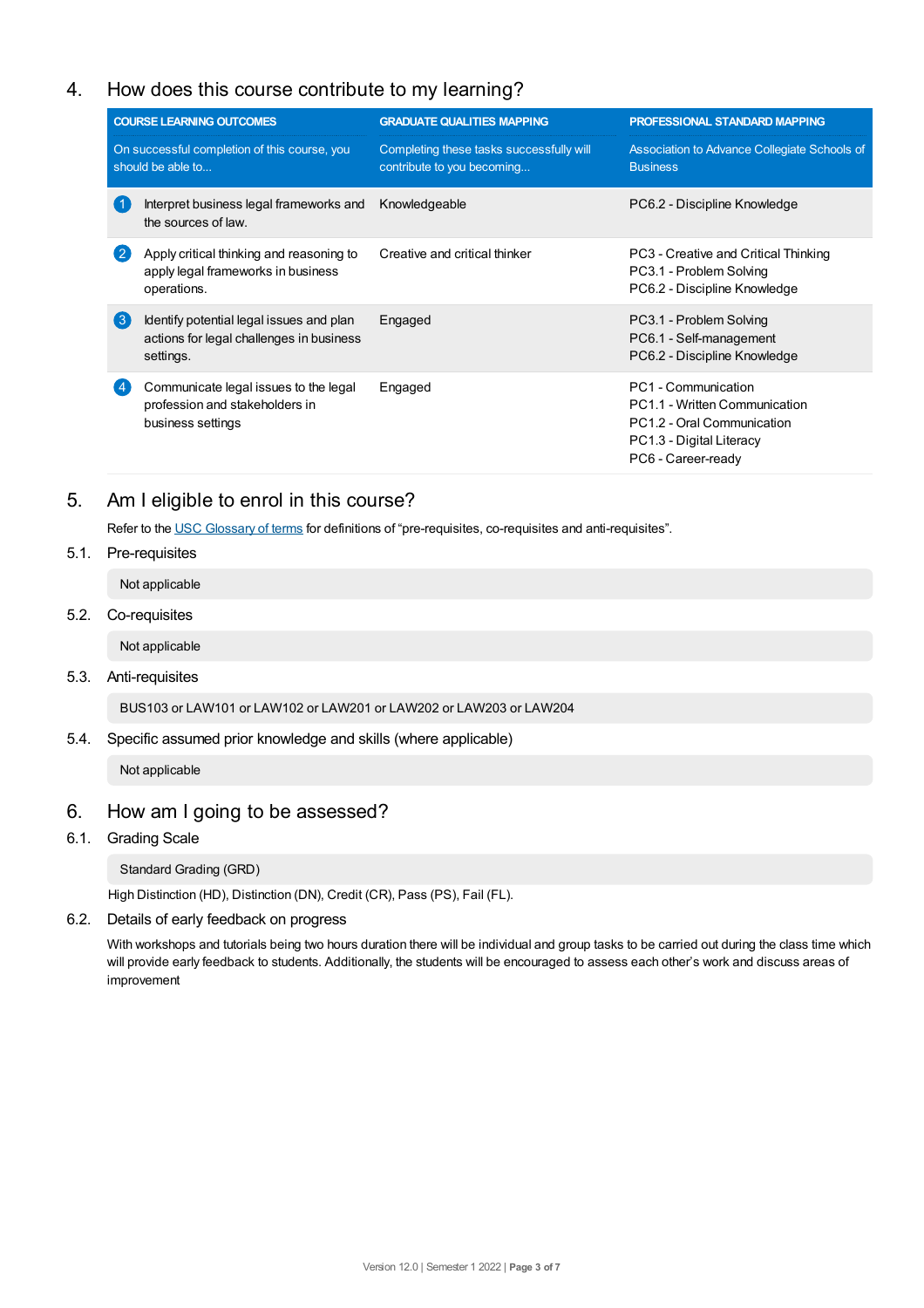## 6.3. Assessment tasks

| <b>DELIVERY</b><br><b>MODE</b> | <b>TASK</b><br>NO. | <b>ASSESSMENT</b><br><b>PRODUCT</b>     | <b>INDIVIDUAL</b><br><b>OR GROUP</b> | <b>WEIGHTING</b><br>$\frac{9}{6}$ | <b>WHAT IS THE</b><br><b>DURATION /</b><br>LENGTH? | <b>WHEN SHOULD I</b><br>SUBMIT? | <b>WHERE SHOULD I</b><br><b>SUBMIT IT?</b>                      |
|--------------------------------|--------------------|-----------------------------------------|--------------------------------------|-----------------------------------|----------------------------------------------------|---------------------------------|-----------------------------------------------------------------|
| All                            | $\mathbf{1}$       | Oral                                    | Individual                           | 25%                               | 10 minutes.                                        | Week 6                          | <b>Online Assignment</b><br>Submission with<br>plagiarism check |
| All                            | 2                  | Report                                  | Individual                           | 25%                               | 1200 words                                         | Week 11                         | <b>Online Assignment</b><br>Submission with<br>plagiarism check |
| All                            | 3                  | Examination -<br>Centrally<br>Scheduled | Individual                           | 50%                               | 3 hours.                                           | Exam Period                     | Exam Venue                                                      |

## **All - Assessment Task 1:** Legal frameworks for small business training video

| <b>GOAL:</b>     | To demonstrate knowledge of legal frameworks relevant to business by creating a training video. |                                                                                                                      |                                     |  |  |  |
|------------------|-------------------------------------------------------------------------------------------------|----------------------------------------------------------------------------------------------------------------------|-------------------------------------|--|--|--|
| <b>PRODUCT:</b>  | Oral                                                                                            |                                                                                                                      |                                     |  |  |  |
| <b>FORMAT:</b>   | You will create and submit a video. Further information is available on Canvas                  |                                                                                                                      |                                     |  |  |  |
| <b>CRITERIA:</b> | No.                                                                                             |                                                                                                                      | <b>Learning Outcome</b><br>assessed |  |  |  |
|                  | $\mathbf{1}$                                                                                    | Identification and critical analysis of pertinent legal issues in a business context.                                | 008                                 |  |  |  |
|                  | 2                                                                                               | Clarity, logic and flow of arguments presented.                                                                      | $\left  4 \right $                  |  |  |  |
|                  | 3                                                                                               | Depth and breadth of content.                                                                                        | $\mathbf{0}$                        |  |  |  |
|                  | 4                                                                                               | Communication using digital tools/channels.                                                                          | $\left 4\right $                    |  |  |  |
|                  | 5                                                                                               | Use of effective time management.                                                                                    | $\left( 4\right)$                   |  |  |  |
|                  | 6                                                                                               | Use of appropriate supporting materials (visual aids, explanations, examples, statistics,<br>analogies, quotations). | (4)                                 |  |  |  |
|                  |                                                                                                 |                                                                                                                      |                                     |  |  |  |

## **All - Assessment Task 2:** Business operations legal compliance report

| Report                                                                    |  |  |  |  |  |  |
|---------------------------------------------------------------------------|--|--|--|--|--|--|
| A management report providing a plan for legal compliance for a business. |  |  |  |  |  |  |
| <b>Learning Outcome</b>                                                   |  |  |  |  |  |  |
|                                                                           |  |  |  |  |  |  |
|                                                                           |  |  |  |  |  |  |
|                                                                           |  |  |  |  |  |  |
|                                                                           |  |  |  |  |  |  |
|                                                                           |  |  |  |  |  |  |
|                                                                           |  |  |  |  |  |  |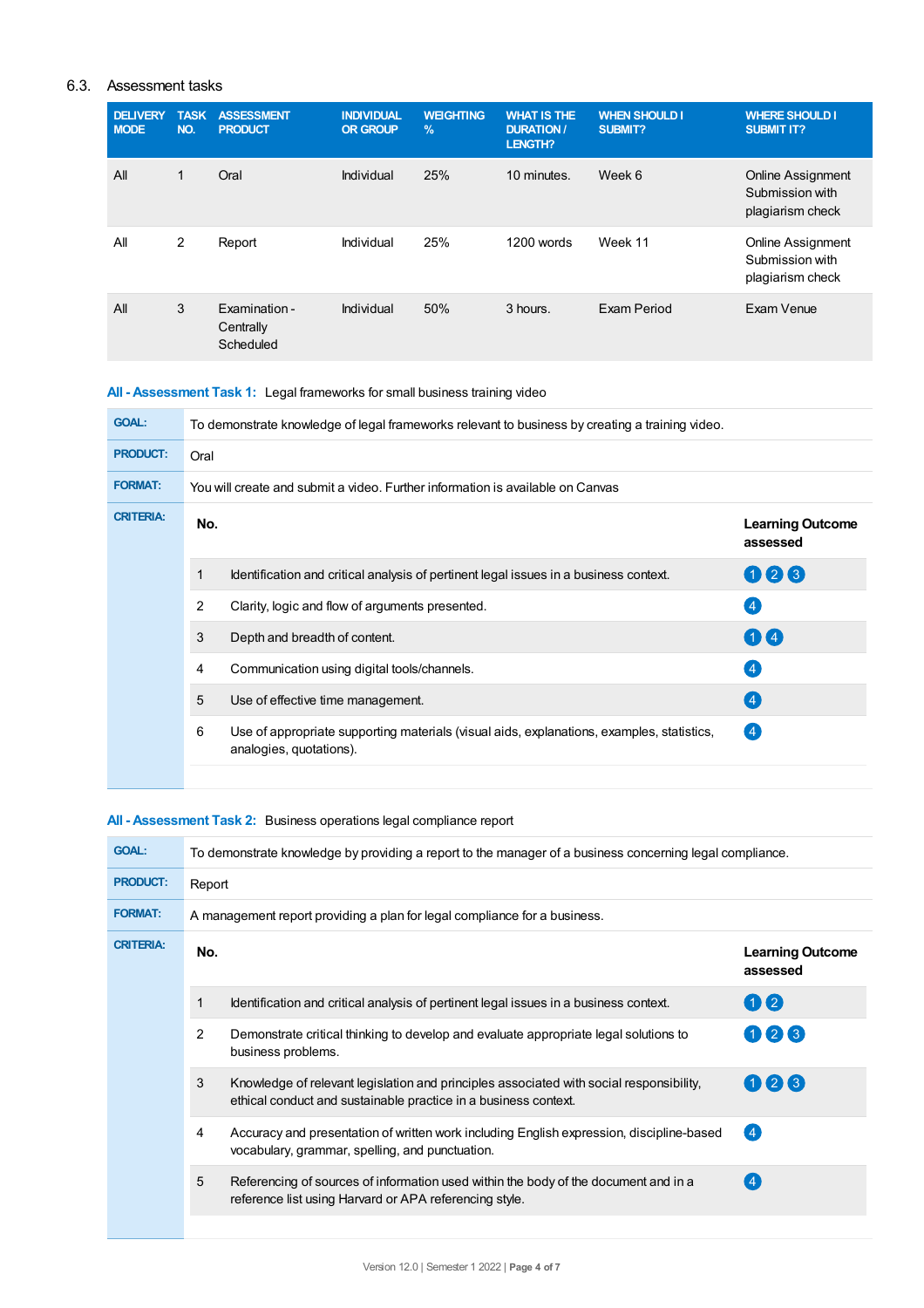#### **All - Assessment Task 3:** Final Examination

| <b>GOAL:</b>     | To demonstrate knowledge and understanding of key business law concepts and principles as they apply in business<br>contexts in an examination setting.                                                                                                                                                                                                                                                                                                                                                                                                                                      |                                                                                                                                                            |                                     |  |  |  |  |
|------------------|----------------------------------------------------------------------------------------------------------------------------------------------------------------------------------------------------------------------------------------------------------------------------------------------------------------------------------------------------------------------------------------------------------------------------------------------------------------------------------------------------------------------------------------------------------------------------------------------|------------------------------------------------------------------------------------------------------------------------------------------------------------|-------------------------------------|--|--|--|--|
| <b>PRODUCT:</b>  | <b>Examination - Centrally Scheduled</b>                                                                                                                                                                                                                                                                                                                                                                                                                                                                                                                                                     |                                                                                                                                                            |                                     |  |  |  |  |
| <b>FORMAT:</b>   | This assessment will be invigilated. The nature of the invigilation will be determined by your mode of delivery and location.<br>Students enrolled in face-to-face classes will attend the university to undertake the assessment, in the presence of an<br>academic/assessor. For students who are enrolled into the course online, the assessment invigilation may be assured<br>through the use of a proctoring service or process, or through attendance at the university or another designated<br>assessment centre. More details will be provided via the Learning Management System. |                                                                                                                                                            |                                     |  |  |  |  |
| <b>CRITERIA:</b> | No.                                                                                                                                                                                                                                                                                                                                                                                                                                                                                                                                                                                          |                                                                                                                                                            | <b>Learning Outcome</b><br>assessed |  |  |  |  |
|                  | 1                                                                                                                                                                                                                                                                                                                                                                                                                                                                                                                                                                                            | Identification and critical analysis of pertinent legal issues in a business context.                                                                      | 102                                 |  |  |  |  |
|                  | 2                                                                                                                                                                                                                                                                                                                                                                                                                                                                                                                                                                                            | Development and articulation of informed arguments.                                                                                                        | $1$ $\overline{)$ 4                 |  |  |  |  |
|                  | 3                                                                                                                                                                                                                                                                                                                                                                                                                                                                                                                                                                                            | Demonstrate critical thinking to develop and evaluate appropriate legal solutions to<br>business problems.                                                 | 123                                 |  |  |  |  |
|                  | 4                                                                                                                                                                                                                                                                                                                                                                                                                                                                                                                                                                                            | Knowledge of relevant legislation and principles associated with social responsibility,<br>ethical conduct and sustainable practice in a business context. | $\left( 2 \right)$                  |  |  |  |  |
|                  |                                                                                                                                                                                                                                                                                                                                                                                                                                                                                                                                                                                              |                                                                                                                                                            |                                     |  |  |  |  |

## 7. Directed study hours

A 12-unit course will have total of 150 learning hours which will include directed study hours (including online if required), self-directed learning and completion of assessable tasks. Directed study hours may vary by location. Student workload is calculated at 12.5 learning hours per one unit.

## 8. What resources do I need to undertake this course?

Please note: Course information, including specific information of recommended readings, learning activities, resources, weekly readings, etc. are available on the course Canvas site– Please log in as soon as possible.

#### 8.1. Prescribed text(s) or course reader

Please note that you need to have regular access to the resource(s) listed below. Resources may be required or recommended.

| REQUIRED? AUTHOR |                             | YEAR TITLE                 |      | <b>EDITION PUBLISHER</b> |
|------------------|-----------------------------|----------------------------|------|--------------------------|
|                  | Required Gibson and Osborne | 2019 Business Law (e-book) | 11th | Pearson Australia        |

#### 8.2. Specific requirements

Not applicable

## 9. How are risks managed in this course?

Health and safety risks for this course have been assessed as low. It is your responsibility to review course material, search online, discuss with lecturers and peers and understand the health and safety risks associated with your specific course of study and to familiarise yourself with the University's general health and safety principles by reviewing the online [induction](https://online.usc.edu.au/webapps/blackboard/content/listContentEditable.jsp?content_id=_632657_1&course_id=_14432_1) training for students, and following the instructions of the University staff.

# 10. What administrative information is relevant to this course?

#### 10.1. Assessment: Academic Integrity

Academic integrity is the ethical standard of university participation. It ensures that students graduate as a result of proving they are competent in their discipline. This is integral in maintaining the value of academic qualifications. Each industry has expectations and standards of the skills and knowledge within that discipline and these are reflected in assessment.

Academic integrity means that you do not engage in any activity that is considered to be academic fraud; including plagiarism, collusion or outsourcing any part of any assessment item to any other person. You are expected to be honest and ethical by completing all work yourself and indicating in your work which ideas and information were developed by you and which were taken from others. You cannot provide your assessment work to others.You are also expected to provide evidence of wide and critical reading, usually by using appropriate academic references.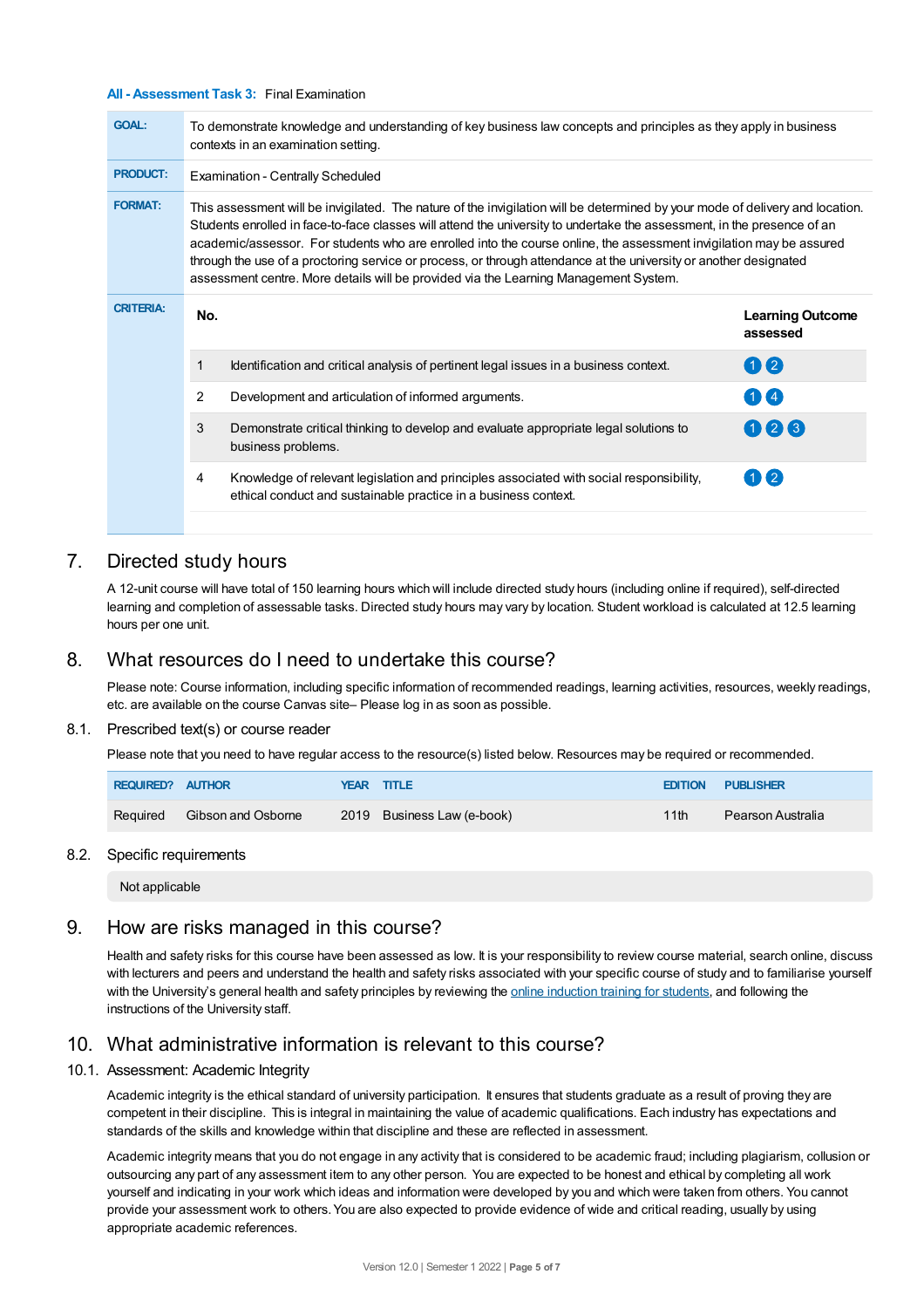In order to minimise incidents of academic fraud, this course may require that some of its assessment tasks, when submitted to Canvas, are electronically checked through Turnitin. This software allows for text comparisons to be made between your submitted assessment item and all other work to which Turnitin has access.

#### 10.2. Assessment: Additional Requirements

Eligibility for Supplementary Assessment

Your eligibility for supplementary assessment in a course is dependent of the following conditions applying:

The final mark is in the percentage range 47% to 49.4% The course is graded using the Standard Grading scale You have not failed an assessment task in the course due to academic misconduct

#### 10.3. Assessment: Submission penalties

Late submission of assessment tasks may be penalised at the following maximum rate:

- 5% (of the assessment task's identified value) per day for the first two days from the date identified as the due date for the assessment task.

- 10% (of the assessment task's identified value) for the third day - 20% (of the assessment task's identified value) for the fourth day and subsequent days up to and including seven days from the date identified as the due date for the assessment task.

- A result of zero is awarded for an assessment task submitted after seven days from the date identified as the due date for the assessment task. Weekdays and weekends are included in the calculation of days late. To request an extension you must contact your course coordinator to negotiate an outcome.

#### 10.4. SafeUSC

USC is committed to a culture of respect and providing a safe and supportive environment for all members of our community. For immediate assistance on campus contact SafeUSC by phone: 07 [5430](tel:07%205430%201168) 1168 or using the [SafeZone](https://www.safezoneapp.com) app. For general enquires contact the SafeUSC team by phone 07 [5456](tel:07%205456%203864) 3864 or email [safe@usc.edu.au](mailto:safe@usc.edu.au).

The SafeUSC Specialist Service is a Student Wellbeing service that provides free and confidential support to students who may have experienced or observed behaviour that could cause fear, offence or trauma. To contact the service call 07 [5430](tel:07%205430%201226) 1226 or email [studentwellbeing@usc.edu.au](mailto:studentwellbeing@usc.edu.au).

#### 10.5. Study help

For help with course-specific advice, for example what information to include in your assessment, you should first contact your tutor, then your course coordinator, if needed.

If you require additional assistance, the Learning Advisers are trained professionals who are ready to help you develop a wide range of academic skills. Visit the Learning [Advisers](https://www.usc.edu.au/current-students/student-support/academic-and-study-support/learning-advisers) web page for more information, or contact Student Central for further assistance: +61 7 5430 2890 or [studentcentral@usc.edu.au](mailto:studentcentral@usc.edu.au).

#### 10.6. Wellbeing Services

Student Wellbeing provide free and confidential counselling on a wide range of personal, academic, social and psychological matters, to foster positive mental health and wellbeing for your academic success.

To book a confidential appointment go to [Student](https://studenthub.usc.edu.au/) Hub, email [studentwellbeing@usc.edu.au](mailto:studentwellbeing@usc.edu.au) or call 07 5430 1226.

#### 10.7. AccessAbility Services

Ability Advisers ensure equal access to all aspects of university life. If your studies are affected by a disability, learning disorder mental health issue, injury or illness, or you are a primary carer for someone with a disability or who is considered frail and aged, [AccessAbility](https://www.usc.edu.au/learn/student-support/accessability-services/documentation-requirements) Services can provide access to appropriate reasonable adjustments and practical advice about the support and facilities available to you throughout the University.

To book a confidential appointment go to [Student](https://studenthub.usc.edu.au/) Hub, email [AccessAbility@usc.edu.au](mailto:AccessAbility@usc.edu.au) or call 07 5430 2890.

#### 10.8. Links to relevant University policy and procedures

For more information on Academic Learning & Teaching categories including:

- Assessment: Courses and Coursework Programs
- Review of Assessment and Final Grades
- Supplementary Assessment
- Administration of Central Examinations
- Deferred Examinations
- Student Academic Misconduct
- Students with a Disability

Visit the USC website: <https://www.usc.edu.au/explore/policies-and-procedures#academic-learning-and-teaching>